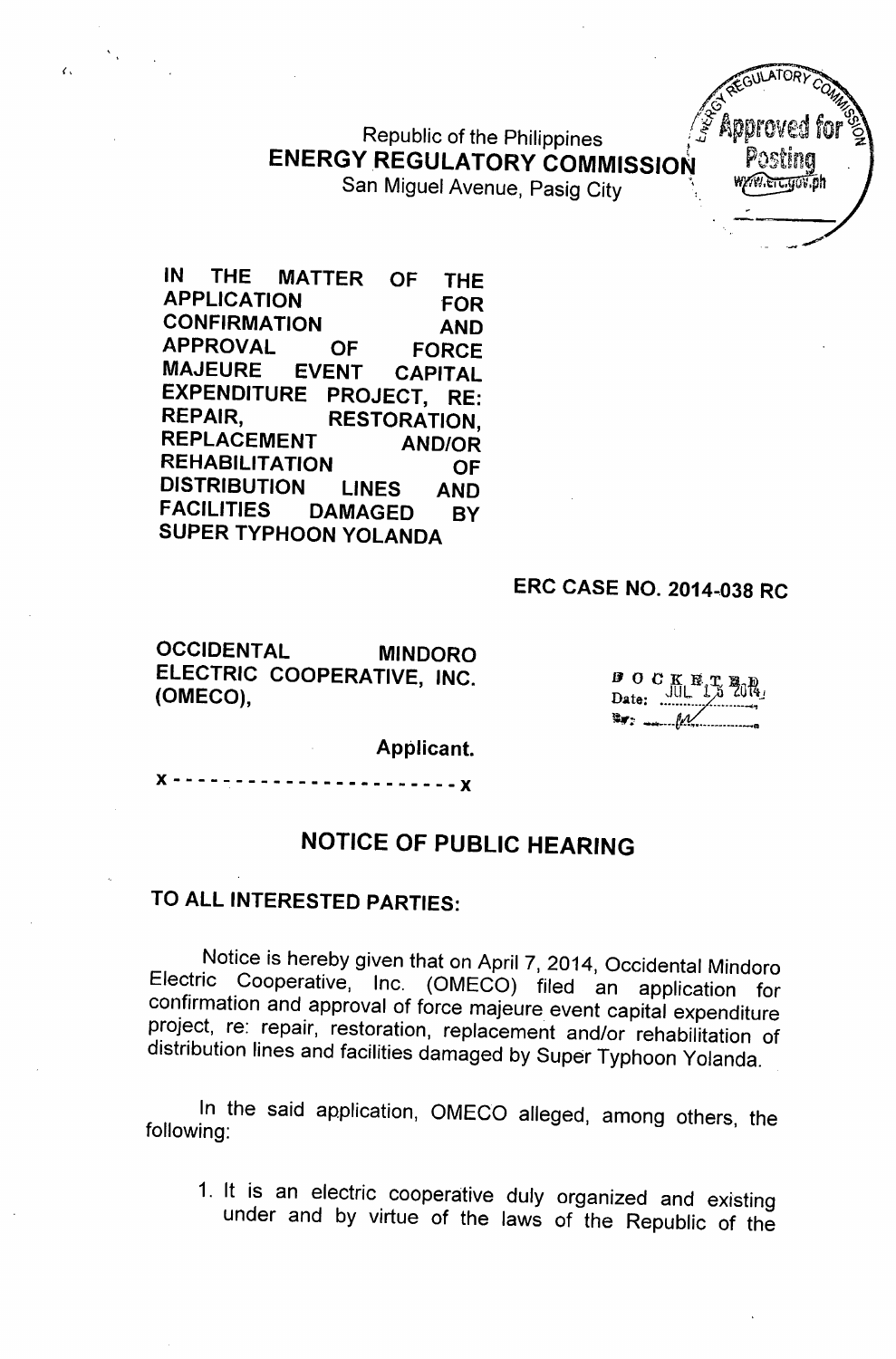Philippines, with principal offices at San Jose, Occidental Mindoro;

2. It is the holder of an exclusive franchise issued by the National Electrification Commission (NEC), to operate an electric light and power distribution system in the municipalities of Abra de 1I0g, Calintaan, Magsaysay, Mamburao, Paluan, Rizal, Sablayan, San Jose and Santa Cruz, all in the province of Occidental Mindoro. With respect to the municipality of Paluan, its power distribution service is being provided by the municipal government;

#### **THE FORCE MAJEURE EVENT ISuper Typhon YOlandal**

3. Sometime on November 8, 2013, at around 5:00 P.M, Super Typhoon Yolanda entered the province of Occidental Mindoro with a maximum sustained wind of 268.8 kph, placing the whole province under Typhoon Signal No. 4. The Municipalities of San Jose, Magsaysay, Rizal and Calintaan were hardly hit, while the Municipalities of Mamburao, Abra de IIog, Sta. Cruz and Sablayan on the northern part of the province suffered lesser damage. Its distribution system was never spared. Poles were fallen while the accessories were damaged together with transformers, protections, consumers' service drops and kWh meters;

## **DESCRIPTION OF THE PROJECT**

4. The force majeure event capital expenditure project consists of the repair, restoration, replacement and/or rehabilitation of its damaged poles and accessories, transformers and protection, kWh meters and consumers' service drops;

## **ESTIMATED PROJECT COST**

5. Total estimated cost of repair, restoration, replacement and/or rehabilitation of the damaged properties is Six Million Seven Hundred Forty Thousand Seven Hundred Eighty-Seven Pesos and Seventy-Five Centavos (PhP6, 740, 787. 75);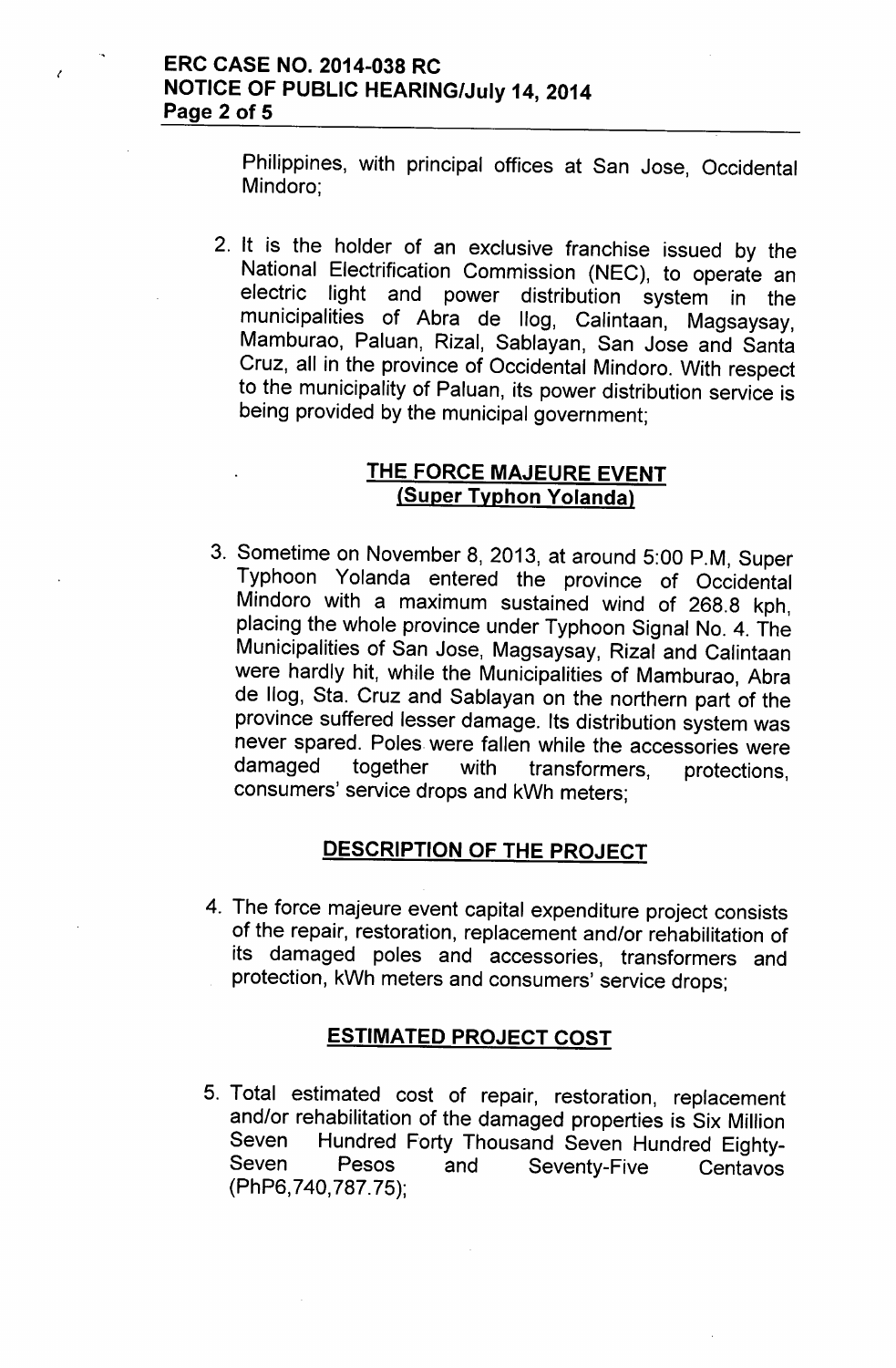#### **PROJECT SCHEDULE**

6. Repair and restoration works were immediately undertaken after the typhoon left the province and was finished by December 10, 2013. However, with respect to poles and assembly which were temporarily re-erected and reenforced, full rehabilitation will be undertaken upon release of the government subsidy and procurement of poles and materials;

## **JUSTIFICATIONS OR BENEFITS** TO BE **DELIVERED**

7. The project was necessitated in order to restore electric power and achieve a safe and reliable power supply in the affected areas;

## **PROJECT FINANCING PLAN**

8. The total estimated project cost of PhP6, 740,787.75 shall be funded fully out of the Yolanda Recovery and Rehabilitation Program (YRRP) subsidy of the national government;

## RATE IMPACT OF THE PROPOSED PROJECT

9. Since the total project cost will be funded by government subsidy, the project shall not have any impact on the rates of its customers;

### **COMPLIANCE WITH DOCUMENTARY AND PRE-FILING REQUIREMENTS**

10. In compliance with the documentary and pre-filing requirements for the instant application, it submitted the following documents: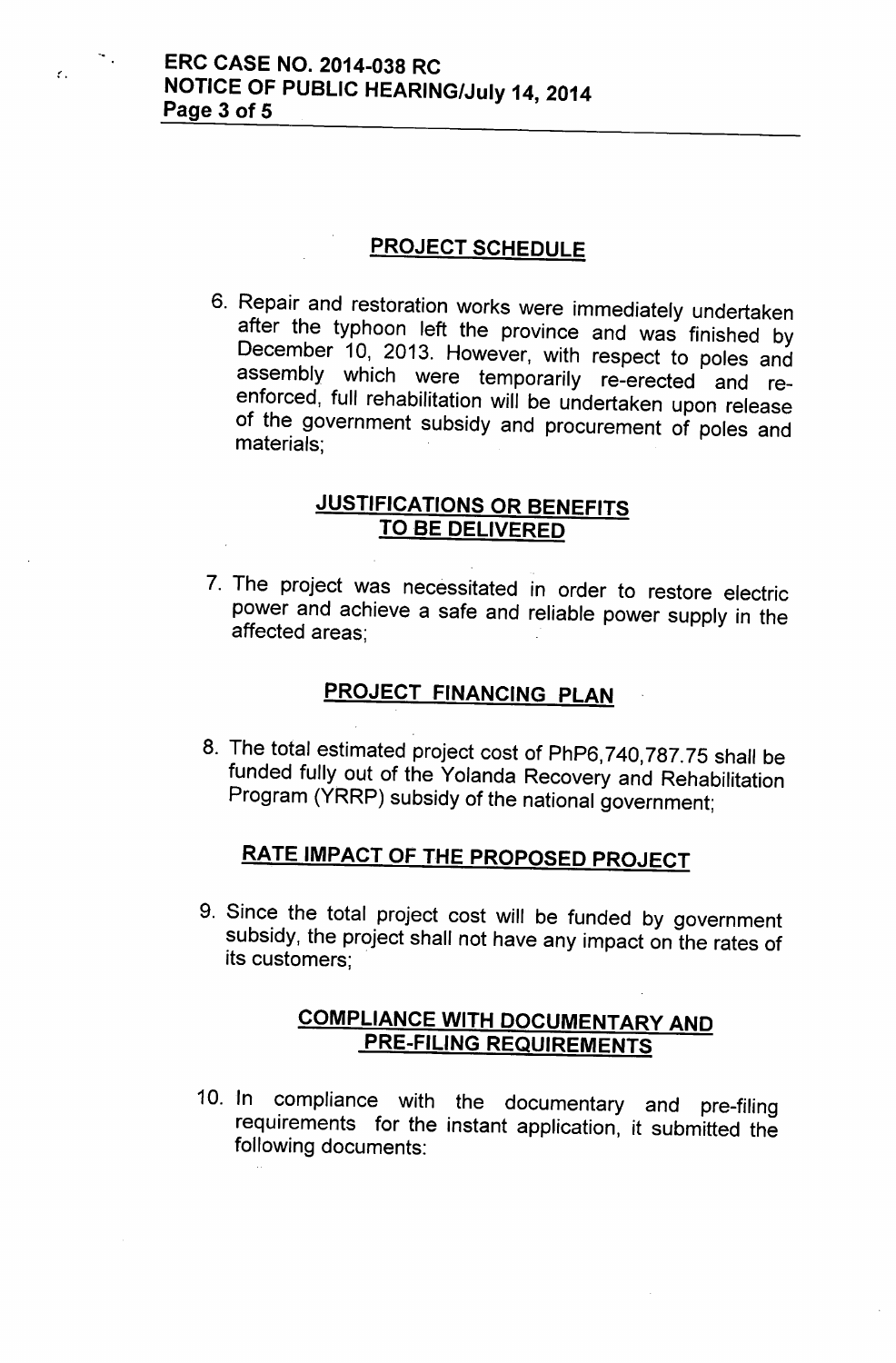#### ERC CASE NO. 2014-038 RC NOTICE OF PUBLIC HEARING/July 14, 2014 Page 4 of 5

| Annex                    | <b>Nature of Document</b>                                                                                                                                                                |
|--------------------------|------------------------------------------------------------------------------------------------------------------------------------------------------------------------------------------|
| $\mathbf{A}$             | OMECO Board Resolution approving the filing of the instant<br>application and authorizing its General Manager to cause its<br>filing and to sign and execute all the necessary documents |
| B <sub>to</sub><br>$B-1$ | Transmittal Letter to ERC dated January 2, 2014 with Board<br>Resolution No. 225, Series of 2013                                                                                         |
| $\mathbf{C}$             | Amended and Supplemental Notice of Force Majeure Event<br>(Typhoon Yolanda) dated January 30, 2014                                                                                       |
| D                        | <b>Executive Summary of the Project</b>                                                                                                                                                  |
| E to<br>$E-1$            | Proof of furnishing copies of the Application to the<br>Sangguniang Bayan of San Jose and the Sangguniang<br>Panlalawigan of Occidental Mindoro                                          |
| F to<br>$F-2$            | Publication of the Application in a newspaper of general<br>circulation within OMECO's franchise area or where it<br>principally operates, with Affidavit of Publication                 |

11. It prays for. the confirmation and approval by the Commission, after due notice and hearing, of the repair, restoration. replacement and/or rehabilitation works replacement and/or rehabilitation works undertaken on its distribution lines and facilities damaged by the ravages of Super Typhoon Yolanda which hit its franchise area on November 8, 2013.

The Commission has set the application for jurisdictional hearing, expository presentation, pre-trial conference and evidentiary hearing on August 14, 2014 (Thursday) at two o'clock in the afternoon (2:00 P.M.) at Sikatuna Beach Hotel, San Roque 1, San Jose, Occidental Mindoro.

All persons who have an interest in the subject matter of the proceeding may become a party by filing, at least five (5) days prior to the initial hearing and subject to the requirements in the ERC's

 $\mathcal{I}$ .